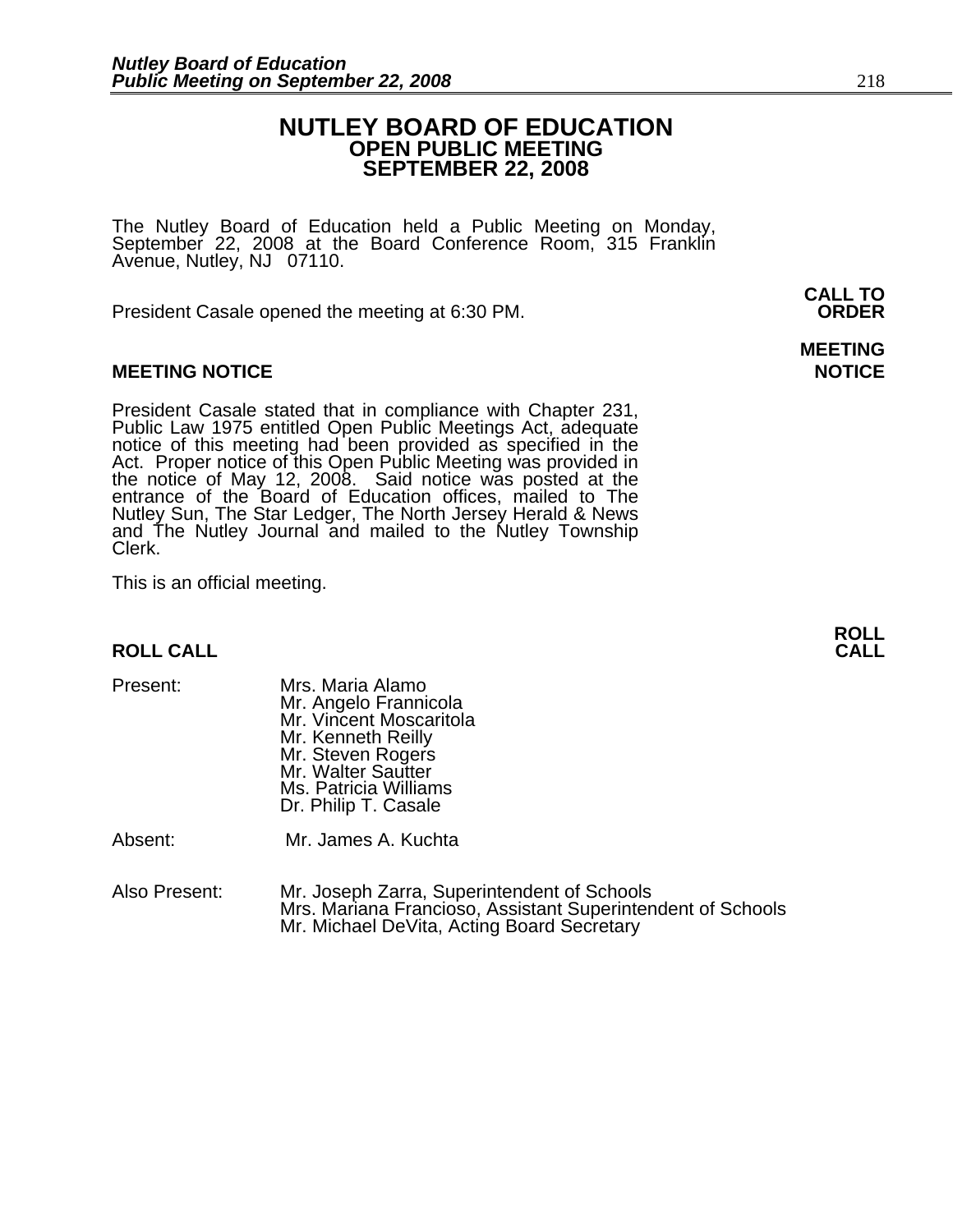#### **MOTION TO ADJOURN TO EXECUTIVE SESSION**

At 6:35 PM Trustee Sautter moved, and Trustee Frannicola seconded, the following resolution:

WHEREAS, the Board of Education will be discussing matters exempt from public discussion pursuant to N.J.S.A. 10:4-12,

NOW, THEREFORE, BE IT RESOLVED that the Board of Education recess to Closed Executive Session at this time to discuss the following:

Legal Matter

BE IT FURTHER RESOLVED that the results of the discussions will be made public by inclusion on the agenda of a subsequent meeting of the Board of Education or when the reasons for discussing such matters in closed session no longer exist.

The motion was approved by voice vote.

#### **RECONVENE MEETING RECONVENE**

At 8:11 PM Trustee Frannicola moved, Trustee Reilly seconded, and the Board unanimously approved by voice vote a motion to reconvene the public meeting.

The meeting reconvened in the JHWMS Choir Room located at 325 Franklin Avenue, Nutley, NJ.

#### **FLAG SALUTE** SALUTE SALUTE SALUTE SALUTE SALUTE

Trustee Rogers led the assembly in the flag salute.

#### **MOMENT OF SILENCE**

A moment of silence in remembrance of those serving our nation.

## **ROLL ROLL CALL CALL**

| Present:      | Mrs. Maria Alamo<br>Mr. Angelo Frannicola<br>Mr. Vincent Moscaritola<br>Mr. Kenneth Reilly<br>Mr. Steve Rogers<br>Mr. Walter Sautter<br>Ms. Patricia Williams<br>Dr. Philip T. Casale                  |
|---------------|--------------------------------------------------------------------------------------------------------------------------------------------------------------------------------------------------------|
| Absent:       | Mr. James A. Kuchta                                                                                                                                                                                    |
| Also Present: | Mr. Joseph Zarra, Superintendent of Schools<br>Mrs. Mariana Francioso, Assistant Superintendent of Schools<br>Mr. Michael DeVita, Acting Board Secretary<br>Ms. Ariane DeMarco, Student Representative |

# **EXECUTIVE**

**FLAG**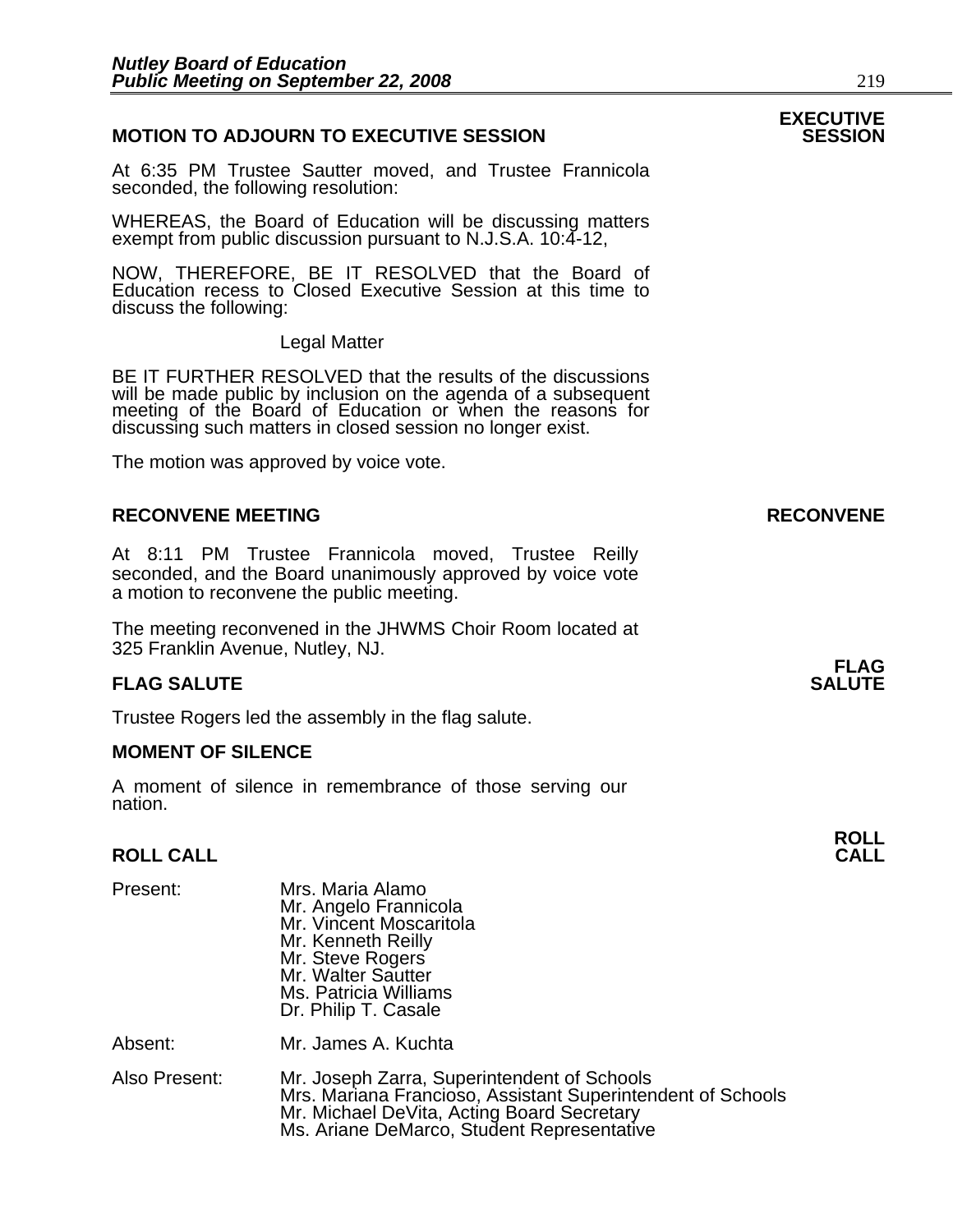#### **APPROVAL OF MINUTES APPROVE**

BE IT RESOLVED that the Board of Education approves the following minutes:

 August 21, 2008 – Special Public Meeting August 21, 2008 – Closed Executive Session

> Trustee Moscaritola moved, Trustee Frannicola seconded, and the Board minutes were unanimously approved.

#### **CORRESPONDENCE CORRESPONDENCE**

A variance notice regarding property at 33 Harrison Street to erect a 4' privacy fence within 200 feet of school property.

#### **PRESENTATION**

Mr. John Bruno of Bruno Associates, a public relations and grant writing firm, gave a detailed presentation on grant writing and his company's accomplishments.

Student Representative Ariane DeMarco was welcomed by the Board as this year's student representative. She proceeded to speak about the events that are going on in the high school over the next several weeks.

#### **SUPERINTENDENT'S REPORT SUPT'S REPORT A**

Mr. Zarra presented the Superintendent's Report dated<br>September 22, 2008, Schedule A, which is appended to the minutes of this meeting, and briefly summarized its contents as well as items throughout the District.

Mr. Zarra introduced Mrs. Francioso who reported on the Preschool Curriculum Showcase she attended which is going to be mandated by the state. She also reported on the NJQSAC seminar she attended and explained what needed to be reported to the state.

President Casale introduced Chris Osieja who reported on the education technology curriculum throughout the district.

Trustee Moscaritola left the room at 8:40 PM.

#### **BOARD SECRETARY'S REPORT**

Mr. DeVita stated that the district would be purchasing the Rosetta Stone software to be used in the elementary schools. The purchase of these will be through a grant that Mr. Ciro Violante is receiving from the Italian American Committee on Education.



## **MINUTES**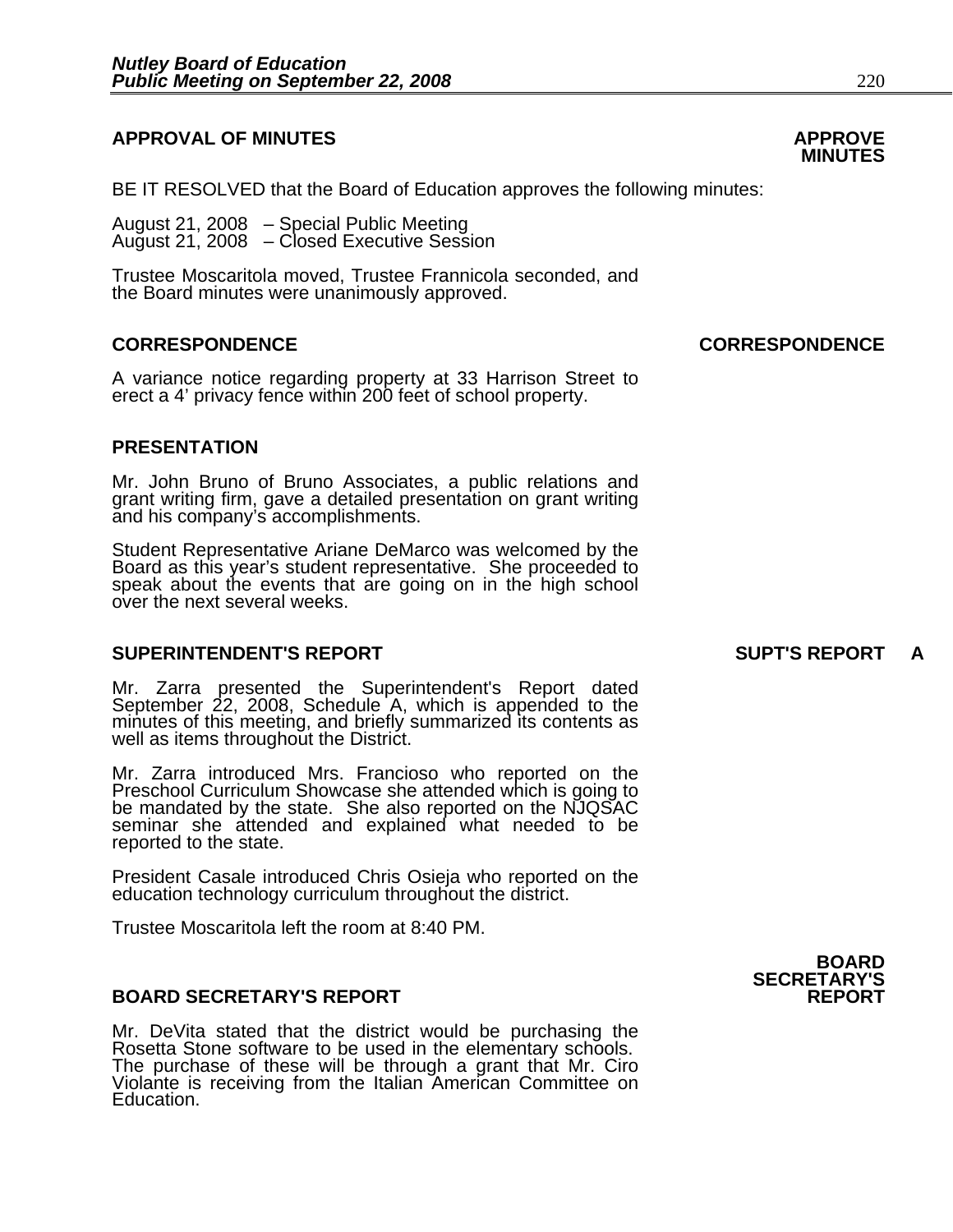Trustee Moscaritola entered the room at 8:48 PM.

Trustee Alamo asked if the teachers are going to be trained on the Rosetta Stone software.

Mrs. Francioso responded that they would be trained.

#### **COMMITTEE REPORTS REPORTS**

| <b>Trustee Reilly</b> | <b>Facilities Committee</b> |
|-----------------------|-----------------------------|
|-----------------------|-----------------------------|

Trustee Reilly - Policy Committee

Trustee Moscaritola - School Security

President Casale asked for an update about the survey regarding uniforms at the elementary level going home with the parents at the elementary open houses.

Trustees Williams and Reilly had a discussion regarding the survey.

After polling the Board it was agreed by everyone except Trustee Williams not to send the dress code survey out at the elementary school open house.

#### **HEARING OF CITIZENS (Resolutions Only)**

Resident Terry Quirk representative for the Nutley Parent Advocacy Network (NPAN) asked about Superintendent Resolution 2 – Rescind Appointment – District-Wide Personnel rescinding the appointment of Mrs. Carol LoCurcio as Child Study Team Leader. She asked if she would be replaced or if this position is going to be eliminated.

Mr. Zarra said he would be looking into whether or not to replace this position with Mr. Palozzola.

Resident Rory Moore asked for clarification of a couple of items on Board Secretary's Resolution 3 – Bills and Mandatory Payments.

Mr. DeVita responded to his questions.

Resident Paul Penzacola questioned Business Administrator's Resolution 13 - Approval of Partial Payment to Hilt Construction Co. and asked for clarification of this payment. He also asked about the referendum money and grant money.

President Casale, Trustee Reilly and Mr. DeVita explained in detail the management of funds.

## **COMMITTEE**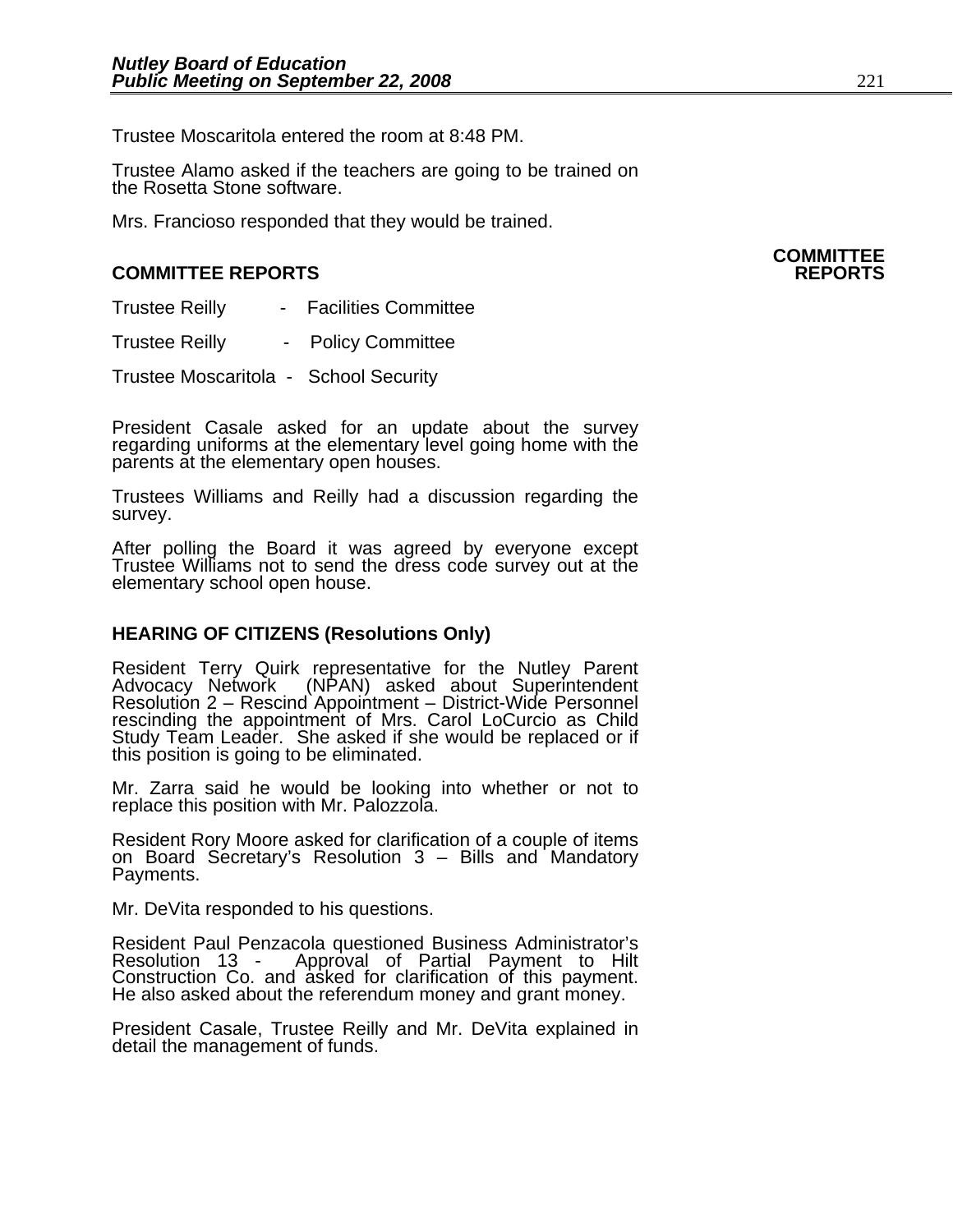## **SUPERINTENDENT'S RESOLUTIONS EXAMPLE ASSESSED ASSESSED ASSESSED ASSESSED ASSESSED ASSESSED ASSESSED ASSESSED ASSESSED ASSESSED ASSESSED ASSESSED ASSESSED ASSESSED ASSESSED ASSESSED ASSESSED ASSESSED ASSESSED ASSESSED AS**

Trustee Rogers moved, and Trustee Frannicola seconded, a motion that the Board approves the Superintendent's Resolutions numbers 1 through 9 as listed below.

The Superintendent's Resolutions 1 through 9 were unanimously approved by roll call vote.<br> **RESIGN** 

#### 1. **RESIGNATION – Secretary**

BE IT RESOLVED that the Board of Education approves the acceptance of the resignation of Mrs. Linda Jernick, secretary to the Athletic Director, effective January 1, 2009.

#### 2. **RESCIND APPOINTMENT-District-wide Personnel (Schedule F)**

BE IT RESOLVED that the Board of Education approves<br>rescinding the appointment, and stipend of \$10,000, of Mrs.<br>Carol LoCurcio as Child Study Team Leader, approved at the<br>June 23, 2008 Board Meeting. **APPOINT** 

#### 3. **APPOINTMENTS – Instructional/Part-time Aides**

BE IT RESOLVED that the Board of Education approves the appointments of the Instructional and part-time aides listed<br>below, effective September 23, 2008 for the 2008-09 school year. Salaries will be in accordance with the I.D.E.A. Grant:

#### Instructional Aides (full-time)

| Name                                                              | <b>Step</b>         | Salary           |                                                                      |
|-------------------------------------------------------------------|---------------------|------------------|----------------------------------------------------------------------|
| <b>Alan Cappetta</b>                                              |                     |                  | \$17,800 - New Autistic Class                                        |
| Roberta Duxbury                                                   |                     |                  | 17,800 -1 to 1 Aide (p/t to f/t)<br>17,800 -1 to 1 Aide (p/t to f/t) |
| <b>Denise Lewis</b>                                               |                     |                  |                                                                      |
| Samantha Lindsay                                                  | $\mathcal{I}$       |                  | 17,800 -1 to 1 Aide                                                  |
| Agata Mastropasqua<br>Nancy McConnon                              |                     |                  | 17,800 - New Autistic Class                                          |
|                                                                   |                     |                  | $17,800$ -Job Coach (p/t to f/t)                                     |
| Part/time Aides<br><b>Marianne Generelli</b><br>Marie Quattropani | $\overline{2}$<br>2 | \$15.07<br>15.07 | -Replacing Denise Lewis<br>-1 to 1 Aide                              |
|                                                                   |                     |                  |                                                                      |

## 4. **APPOINTMENTS – Teacher Substitutes**

BE IT RESOLVED that the Board of Education approves the appointments of the teacher substitutes listed on the attached Schedule B for the 2008-09 school year.

**SECRETARY** 

**RESOLUTIONS** 

#### **RESCIND APPOINT DISTRICT- WIDE**

# **INSTRUCT AIDES**

**APPOINT TEACH SUBS B**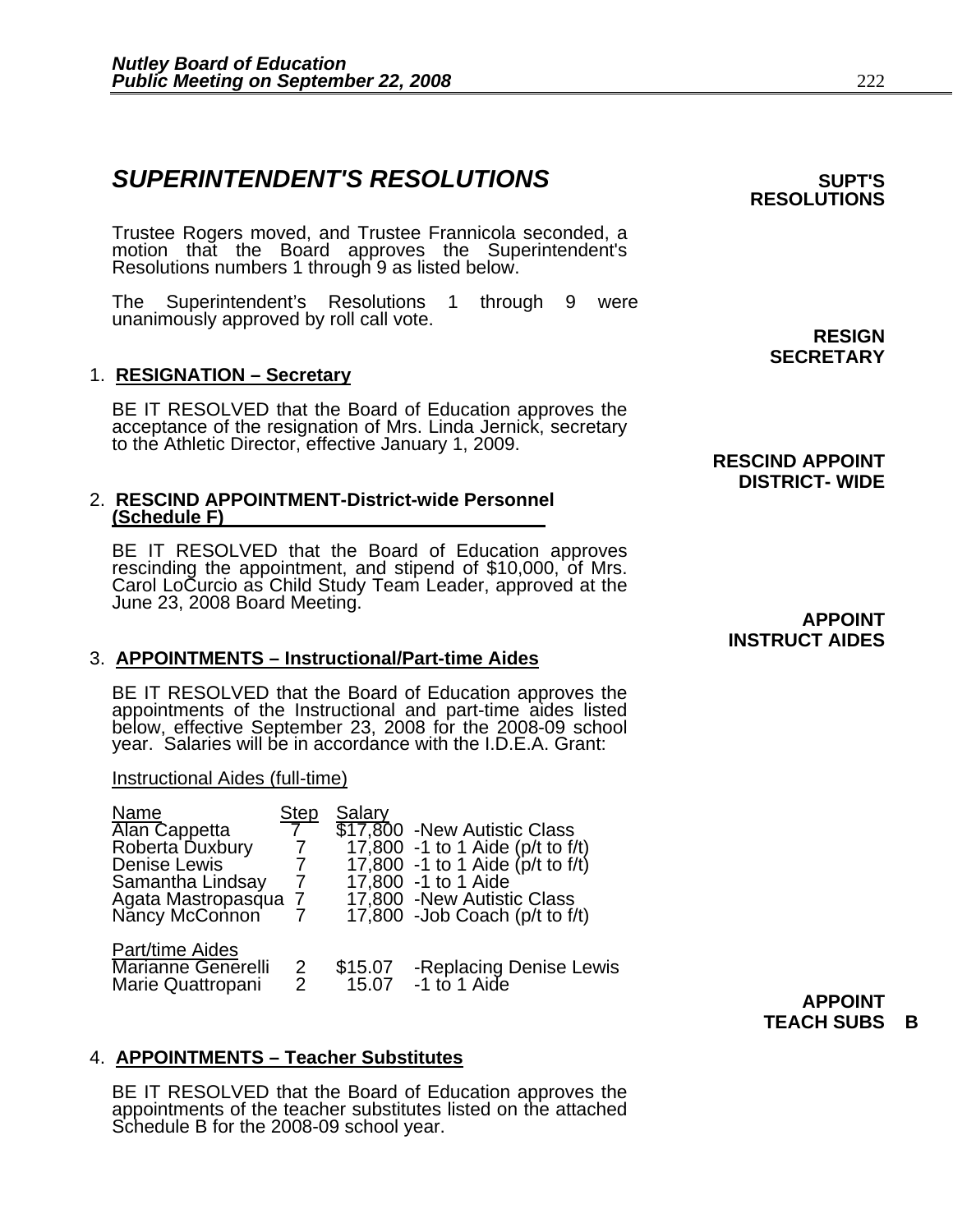## 5. **APPOINTMENTS – Secretarial/Clerical/Aide Substitutes**

BE IT RESOLVED that the Board of Education approves the following substitute for the 2008-09 school year:

Secretary/School Aide/Bus Aide

Denise Marando

#### 6. **APPOINTMENTS – BOE Extended Day Program**

BE IT RESOLVED that the Board of Education approves the appointments of the School Age Extended Day Program employees listed below for the 2008/09 school year at the salaries indicated:

| Substitute Child Care Instructor (p/t)                                    | <b>Hourly Rate</b>                 |
|---------------------------------------------------------------------------|------------------------------------|
| Erin Battaglia<br>Ashley Hauer<br>Diana Holler<br><b>Gerald Salzarulo</b> | \$27.00<br>25.00<br>25.00<br>27.00 |

#### 7. **LONGEVITY PAY**

BE IT RESOLVED that the Board of Education approves the following longevity payment:

Linda Christy -\$3,400 (prorated) Eff. Oct. 1, 2008 (20 yrs.)<br>Maureen Cullari-\$1,450 (prorated) Eff. Oct. 1, 2008 (10 yrs.)<br>Eileen O'Mara -\$1,400 (prorated) Eff. Oct. 1, 2008 (15 yrs.)<br>Angela Serio -\$1,450 (prorated) Eff. O

#### 8. **EXTRA COMPENSATION**

BE IT RESOLVED that the Board of Education approves the following personnel be paid extra compensation in the amounts indicated for services rendered:

#### **PAYMENT FOR SUMMER HOURS – Guidance August 20, 21, 22, 26, 27, 2008**

| James Cummings | \$2,441.70 |
|----------------|------------|
| Joyce Wood     | 2,369.20   |

#### **APPOINT SEC/CLERICAL/AIDE SUB**

**APPOINT TEACH SUBS** 

> **LONGEVITY PAY**

> > **COMP**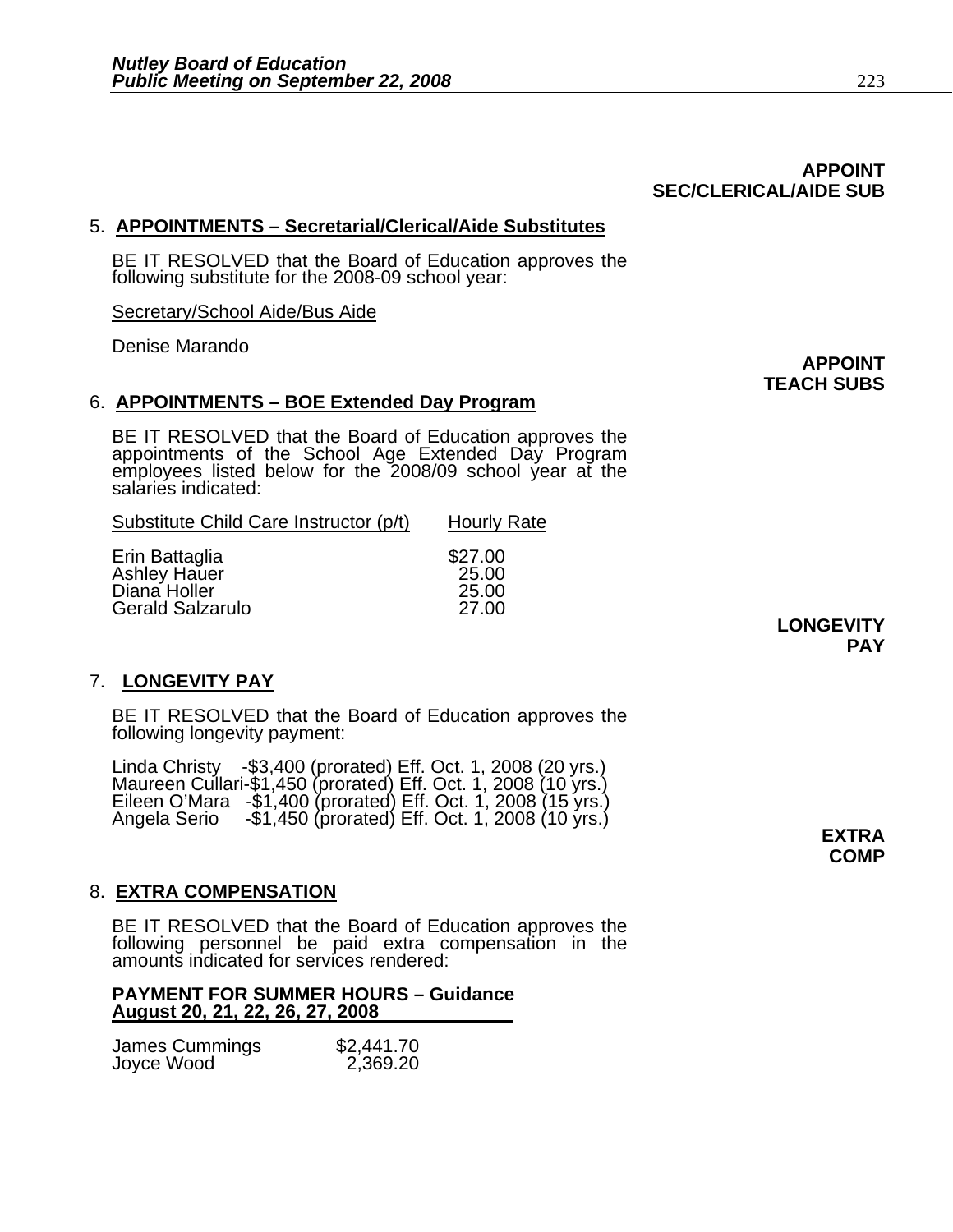#### **PAYMENT FOR SUMMER HOURS – Review of 504s during July and August, 2008**

| George Ackerman | \$2,790.40 |
|-----------------|------------|
| Lisa Čassilli   | 2,200.00   |

#### **PAYMENT FOR SUMMER HOURS – Technology Department during July and August, 2008**

Christina Osieja  $$3,955.84$ 

#### **PAYMENT FOR SUMMER HOURS – Librarians**

| Susan Bresnan   | \$1,508.98 |
|-----------------|------------|
| Jainine Gambaro | 962.68     |
| Johanna Hungler | 550.00     |
| Janine Peters   | 499.00     |
| Louise Walk     | 695.00     |

#### **PAYMENT FOR SUMMER HOURS – Superintendent's Advisory Council – 2008-09 Priorities Report**

| Tracy Egan            | \$96.60 |
|-----------------------|---------|
| Jill Freedman         | 96.60   |
| Patricia Griffin      | 96.60   |
| <b>Suzanne Hagert</b> | 96.60   |
| Phillip Siculietano   | 96.60   |

#### **PAYMENT FOR SUMMER BAND CAMP**

| Jeff Brown          | \$1,342.50         |
|---------------------|--------------------|
| Aurilla Card        | 1,342.50           |
| Michael Coppola     | 1,006.88           |
| Josh DeWald         | 1,342.50           |
| John Maiello        | 1,342.50           |
| <b>Carol Bender</b> | 500.00 (Chaperone) |

| Carol Bender | 500.00 (Chaperone) |
|--------------|--------------------|
| Kurt Patrick | 500.00 (Chaperone) |

**SPECIAL CLASS PLACEMENT** 

#### 9. **SPECIAL CLASS PLACEMENT – Educationally Disabled Students**

BE IT RESOLVED that the Board of Education hereby authorizes the Superintendent of Schools to assign classified handicapped children to educational programs according to how they can best achieve success in learning in accordance with the rules and regulations pursuant to Title 18A, Chapter 46, NJ Statutes, and Title 6 Chapter 28, NJ Administrative Code, and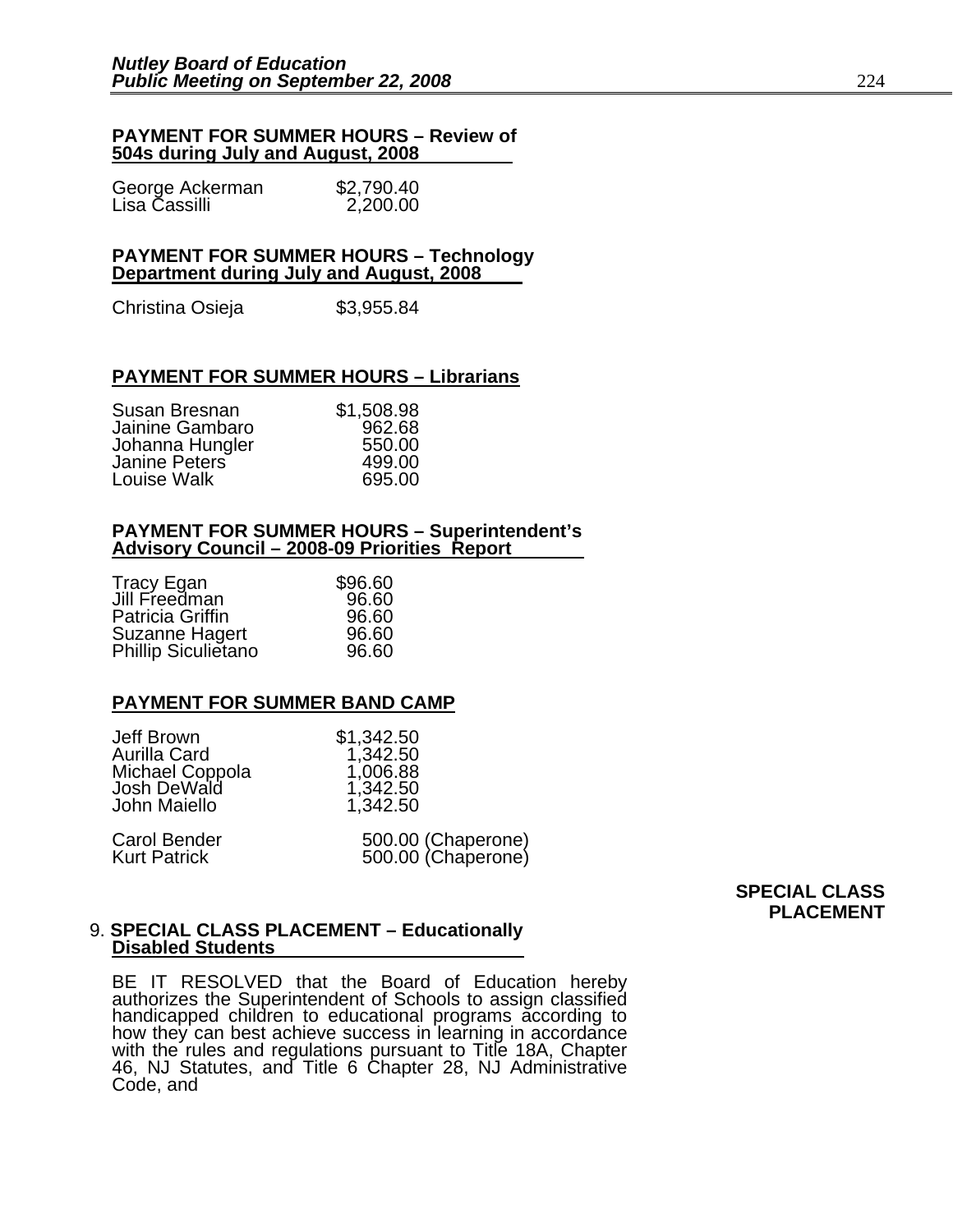BE IT FURTHER RESOLVED that the Board of Education authorizes the attendance of Nutley students at the special education classes for the 2008-09 school year as per the attached Schedule C.

#### 10. **APPOINTMENT – Professional Staff**

Trustee Rogers moved, and Trustee Frannicola seconded, the following resolution. Upon being put to a roll call vote the<br>resolution was approved.

BE IT RESOLVED that the Board of Education approves the appointment of Mr. Vance A. Campbell as CISCO teacher for the 2008-09 school year, effective November 24, 2008, at the annual salary of \$61,000, M.A. Step 14, in acco

## *BUSINESS ADMINISTRATOR/ BOARD SECRETARY'S RESOLUTIONS*

Trustee Frannicola moved, Trustee Sautter seconded, a motion that the Board approves the Board Secretary's Resolutions numbers 1 through 18 as listed below.

Resolutions 1 through 18 were approved by roll call vote with the following exceptions:

1. Trustees Alamo and Williams voted "No" on Resolution 8 – Adoption of Policy  $2^{nd}$  Reading.

 2. Trustees Frannicola, Moscaritola, Rogers, Sautter and President Casale voted "No" on check #077704 payment to **Millennium Strategies, LLC on the bill list.**<br>Millennium Strategies, LLC on the bill list. **SECY. & TREAS.** A

#### 1. **SECRETARY & TREASURER'S REPORT REPORTS B**

BE IT RESOLVED that the Board of Education approves the acknowledgement and acceptance of the reports of the Board Secretary (Appendix A) and Treasurer of School Monies (Appendix B) for the period ending June 30, 2008.

#### 2. **CERTIFICATION OF MAJOR ACCOUNT FUND STATUS**

BE IT RESOLVED that pursuant to NJAC 6A:23-2.11(c) 4, the Nutley Board of Education certifies that as of June 30 2008, after review of the Secretary's monthly financial report (Appropriations section) and upon consultation with the appropriate district officials, to the best of its knowledge no major account or fund has been over-expended in violation of NJAC 6A:23-2.11(b) and that sufficient fu meet the district's financial obligations for the remainder of the fiscal year. (Major funds are General Fund, Capital Projects and Debt Service.)

## **CERTIFICATION<br>MAJOR ACCOUNT FUND STATUS**

**APPOINT PROF. STAFF**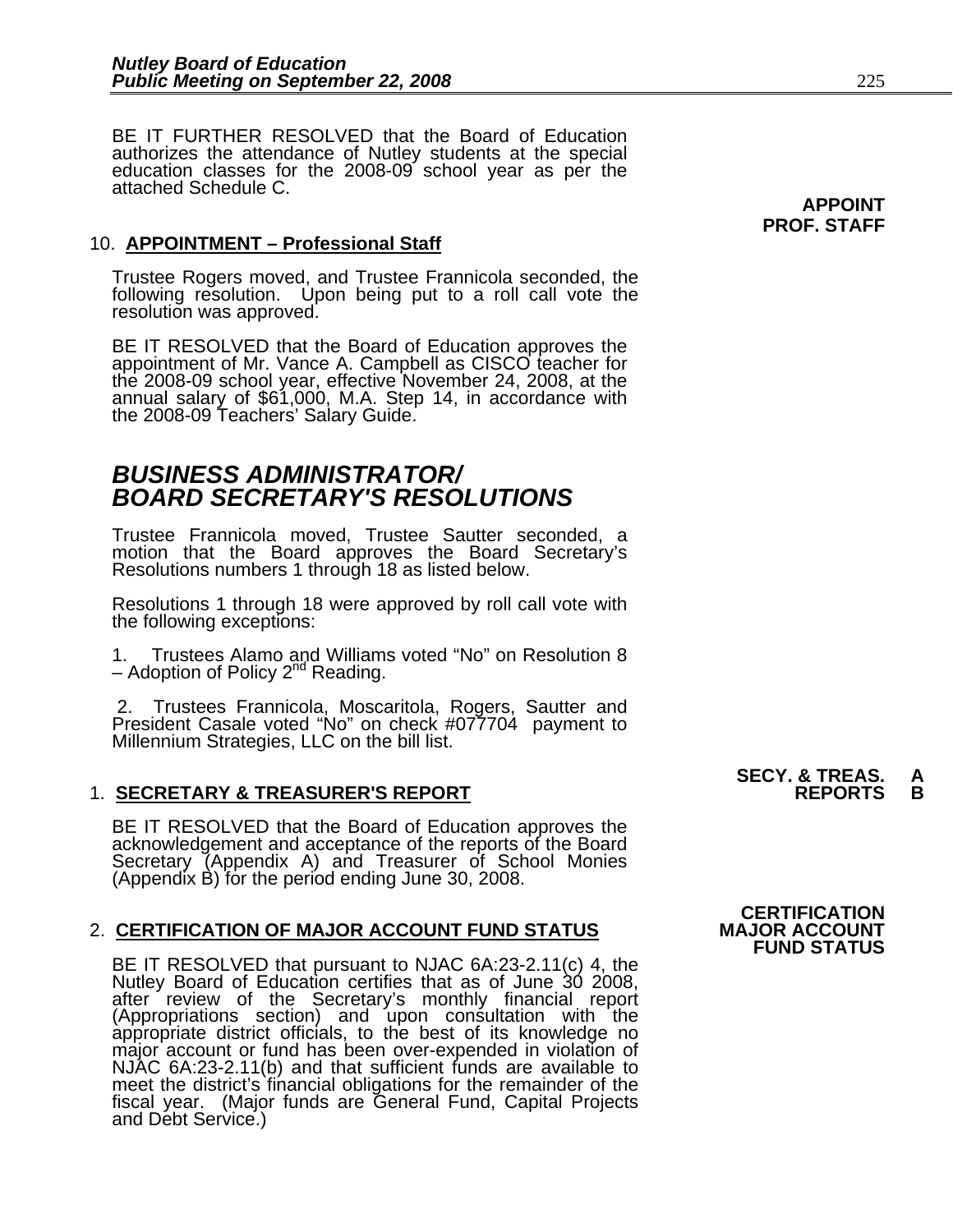#### 3. BILLS AND MANDATORY PAYMENTS **MANDATORY C**

BE IT RESOLVED that the Board of Education approves the payment of bills and mandatory payments dated September 22, 2008 in the total amount of \$6,156,971.39 (Appendix C).

# 4. **REQUESTS FOR USE OF SCHOOL BUILDINGS AND USE OF BUILDINGS D**

BE IT RESOLVED that the Board of Education approves the requests for the use of school buildings and grounds (Appendix D), that conform to the rules and regulations set by the Board of Education.

5. **TRANSFER SCHEDULE**<br>**BE IT RESOLVED that the Board of Education approves, in SCHEDULE**<br>**BE IT RESOLVED that the Board of Education approves, in** compliance with NJAC 6A:23-2.11(c)3ii, and NJSA 18A:22-8-1,<br>the transfers in the 2008-09 budget dated August 31, 2008 in<br>the amount of \$98,006.36 as appended (Appendix E).

## 6. **APPROVAL OF TRAVEL LIST APPROVAL F TRAVEL LIST**

BE IT RESOLVED that the Board of Education approves the travel list and all expenses per (Appendix F).

## 7. **APPROVAL OF FIELD TRIPS**

BE IT RESOLVED that the Board of Education approves the field trip list and all expenses per (Appendix G).

#### 8. **ADOPTION OF POLICY (Second Reading)**

BE IT RESOLVED that the Board of Education adopts the following bylaw (second reading) on file in the Business Office (Appendix H ):

Bylaw - 0155 Board Committees

#### 9. **ACCEPTANCE OF GRANT**

BE IT RESOLVED that the Board of Education approves the acceptance of a grant in the amount of \$4,000 from the Italian American Committee on Education.

# **BILLS & GROUNDS AND GROUNDS**

 **APPROVAL G FIELD TRIPS** 

**ADOPTION POLICY 2nd READING H**

> **ACCEPT GRANT**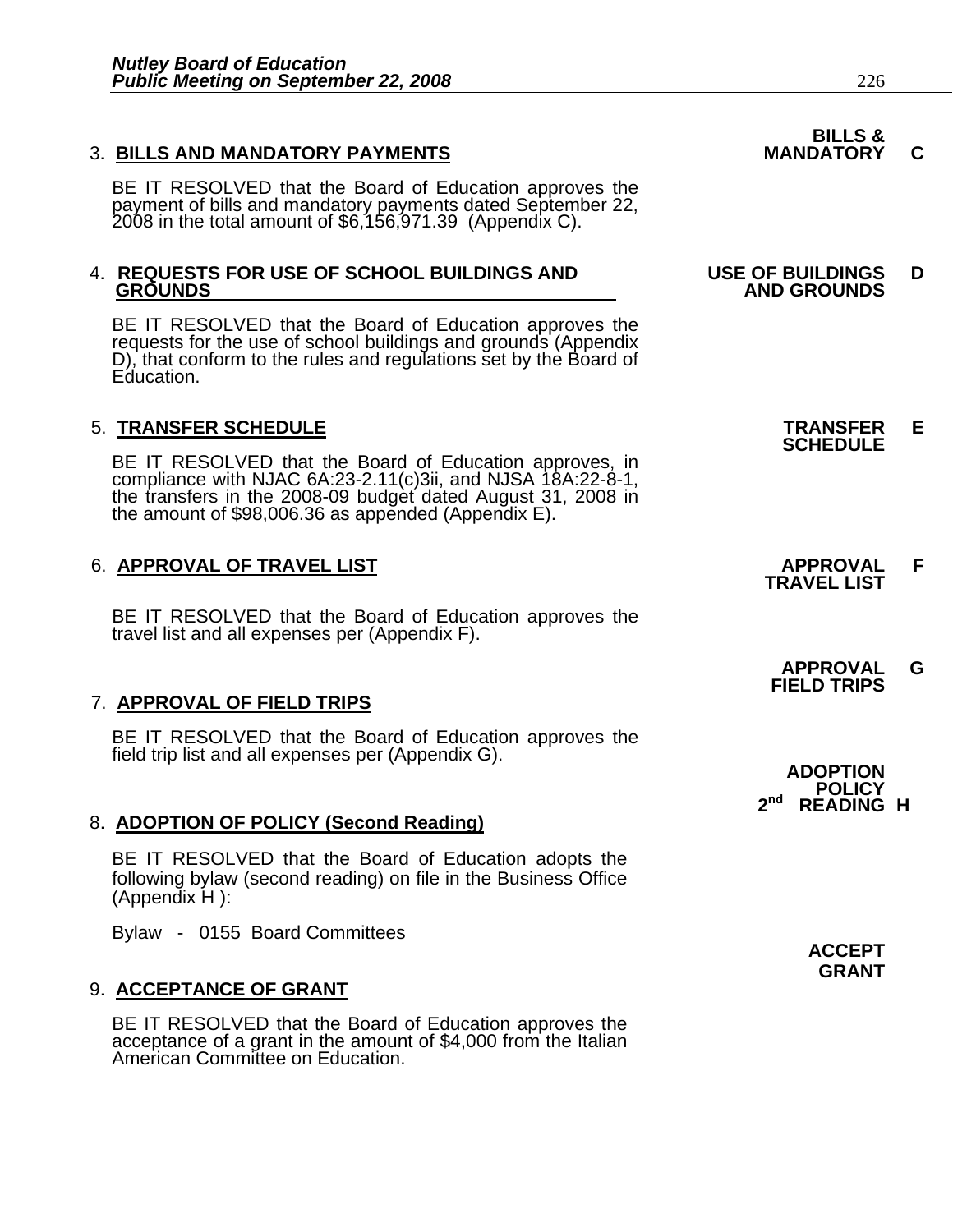#### 10. **RENEWAL APPLICATION – TEMPORARY INSTRUCTIONAL SPACE**

BE IT RESOLVED that the Board of Education approves the<br>renewal application for temporary instructional space for the<br>2008/2009 school year. **APPROVE** 

# 11. **APPROVAL OF ADDITIONAL 403(b) INVESTMENT PLAN PROVIDERS**

BE IT RESOLVED that the Board of Education approves Primerica Financial Services as additional authorized service providers for tax advantaged 403(b) investment programs. **AGREEMENT** 

#### 12. **AGREEMENT WITH THOMAS COMMUNICATION & TECHNOLOGIES, LLC FOR E-RATE CONSULTING SERVICES**

BE IT RESOLVED that the Board of Education approves the Agreement Between Nutley School District and Thomas Communications & Technologies, LLC for E-Rate Consulting Services as follows:

Funding Year 2009 \$3,500

Funding Year 2010 \$3,500 **APPROVE** 

**PARTIAL PAYMENT HILT CONST. CO.** 

**PARTIAL PAYMENT LEVY CONST. CO**

# 13. **APPROVAL OF PARTIAL PAYMENT TO HILT CONSTRUCTION CO.**

BE IT RESOLVED that the Board of Education approves partial payment in the amount of \$530,096.74 to Hilt Construction Co.<br>for the Exterior Facade Repairs at Washington Elementary for the External External School as per the Ecommendation of the Board's Engineer and Construction Manager.<br>Construction Manager. **APPROVE** 

# 14. **APPROVAL OF PARTIAL PAYMENT TO LEVY CONSTRUCTION CO.**

BE IT RESOLVED that the Board of Education approves partial payment in the amount of \$15,596.00 to Levy Construction Co. for the Window & Exterior Door Replacement at Washington<br>Elementary School as per the recommendation of the Board's Architect and Construction Manager.

**THOMAS COMM. E-RATE** 

**403 (B)** 

**RENEWAL** 

**TEMP. INST. SPACE**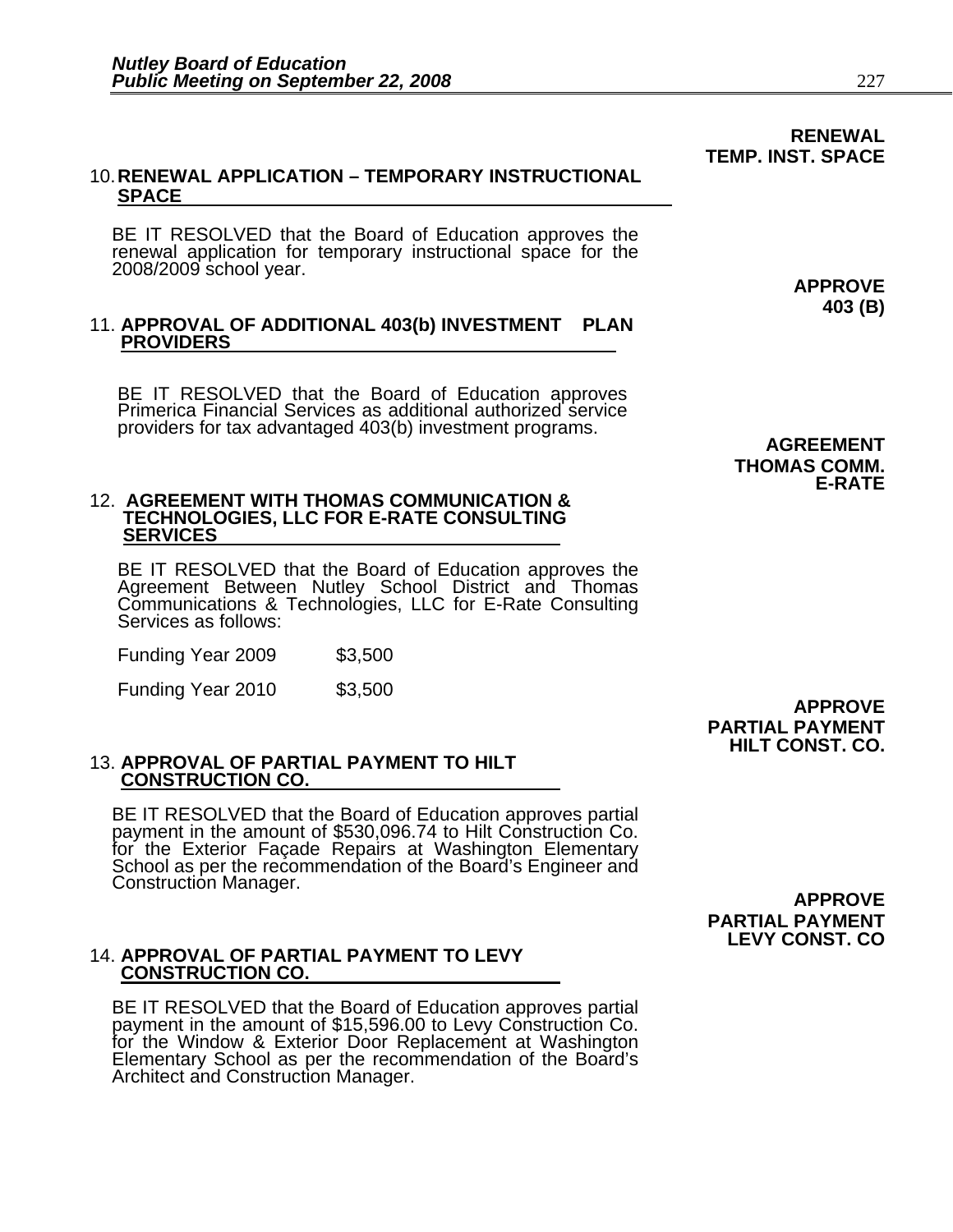#### 15. **APPROVAL OF SERVICES – ROBSON FORENSIC**

BE IT RESOLVED that the Board of Education approves the services of Robson Forensic to provide forensic investigative services to the John H. Walker Middle School for a fee not to exceed \$15,000.00 as per the recommendation of the Board's<br>Architect and Construction Manager.<br>**APPROVE SVCS.** 

 **ULTIMATE COMFORT CONTROL** 

#### 16. **APPROVAL OF SERVICES – ULTIMATE COMFORT CONTROL**

BE IT RESOLVED that the Board of Education approves the services of Ultimate Comfort Control for the Testing, Adjusting and Balancing of the John H. Walker Middle School for a fee of \$16,750.00.

> **APPROVE AGREEMENT PROF. ED. SVCS., INC.**

#### 17. **APPROVAL OF AGREEMENT– PROFESSIONAL EDUCATION SERVICES, INC.**

BE IT RESOLVED that the Board of Education approves the agreement of services for Professional Education Services, Inc. to provide students with homebound services.

#### 18. **APPROVAL OF PAYMENT – NUTLEY FAMILY SERVICE BUREAU**

BE IT RESOLVED that the Board of Education approves the<br>payment of \$7,000.00 to the Nutley Family Service Bureau for<br>Counseling Services for the 2008-2009 School Year.

 **APPROVE SETTLEMENT AGREEMENT** 

#### 19. **APPROVE SETTLEMENT AGREEMENT**

Trustee Williams moved, and Trustee Alamo seconded, the following resolution. Upon being put to a roll call vote the resolution was approved with Trustee Reilly voting "No".

BE IT RESOLVED that the Nutley Board of Education approves the settlement agreement and assignment and release of Docket No. ESX-L-9725-06, subject to legal opinion as to individual defendant issue, and authorizes the Acting Board Secretary to issue the appropriate payment pursuant to the settlement agreement, upon issue resolution.

 **APPROVE PAYMENT NUTLEY FAMILY SVC.** 

#### **APPROVE SVCS. ROBSON FORENSIC**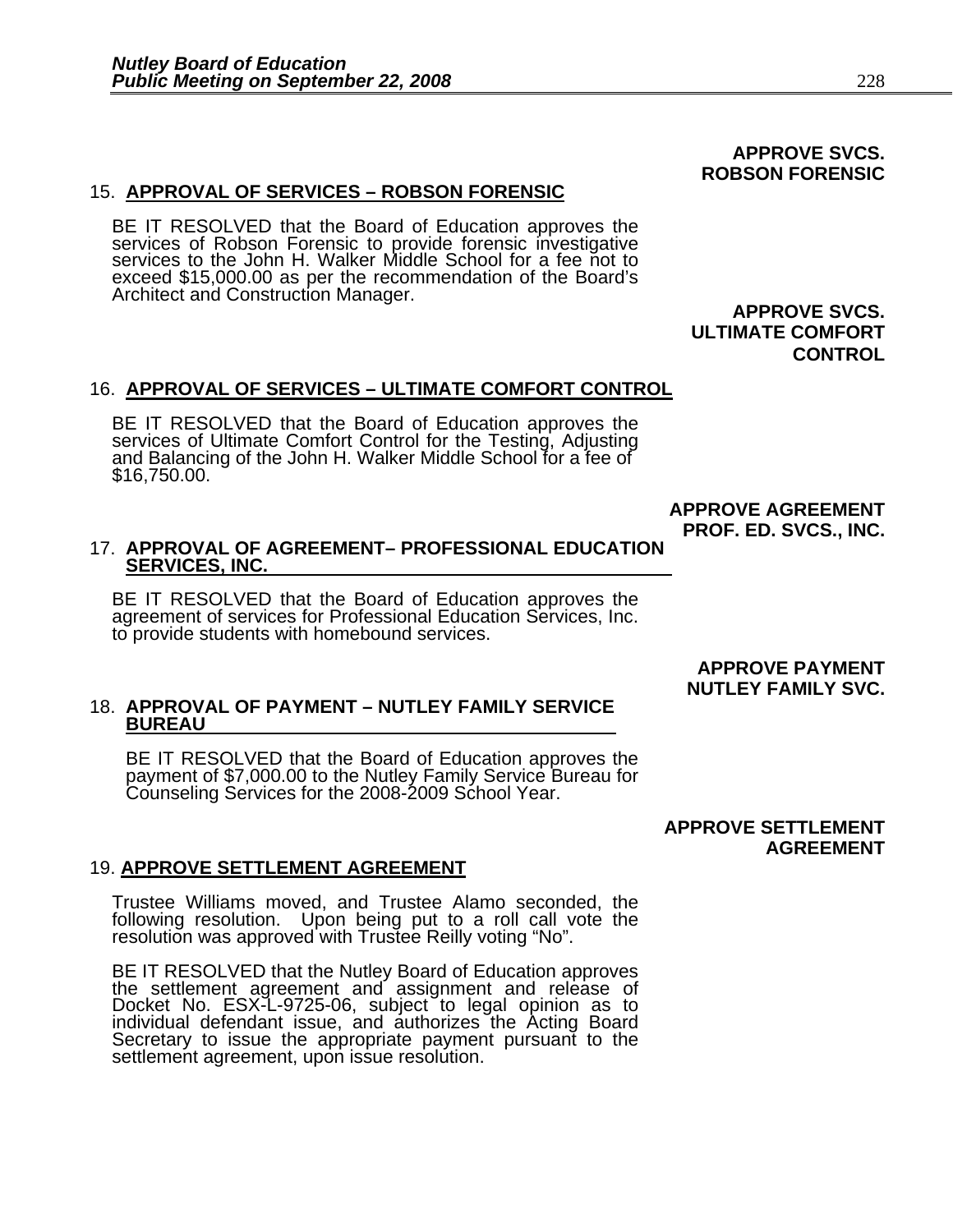#### 20. **HOLD HARMLESS**

Trustee Alamo moved, and Trustee Williams seconded, the following resolution. Upon being put to a roll call vote the resolution was approved.

BE IT RESOLVED that in consideration of the contribution to be made to the settlement agreement of Docket No. ESX-L-9725- 06 by the Suburban Essex Joint Insurance Fund, the SPELL Joint Insurance Fund, and ACE U.S.A., the Nutley Board of Education will indemnify and hold harmless these entities with regard to the satisfaction of the terms of the settlement agreement after their agreed-upon contribution to the settlement agreement has been received by or on behalf of the<br>Board of Education.

#### **HEARING OF CITIZENS CITIZENS**

Resident Terry Quirk representative for the Nutley Parent Advocacy Network (NPAN) asked about the team leader position and what it exactly does. She also asked about the qualifications of two positions that moved from the elementary level to the high school.

Mr. Zarra stated that the team leader position coordinates all of<br>the child study team services and he will be talking to Mr.<br>Palozzola to see if we need someone on a part-time basis to fill<br>that position. He also stated t

Resident Rory Moore asked about the procedures for the executive and public meetings, the procedures for drug testing throughout the district and questions about an interlocal agreement for the parking lot that the church owns behind the middle school.

President Casale responded to Mr. Moore's questions.

Resident Robert Rusignuolo complimented the Board on the job they are doing to correct some of the problems they inherited with the middle school that were unfinished. He asked if the district is getting reimbursed for things that were unfinished and fixed with Board funds. He also asked if the town would take care of the pavement in the street at Hillside Crescent, which was damaged as a result of the middle school construction. He also suggested a little more detail in the minutes.

President Casale responded to his questions.

# **HEARING OF**

**HOLD HARMLESS**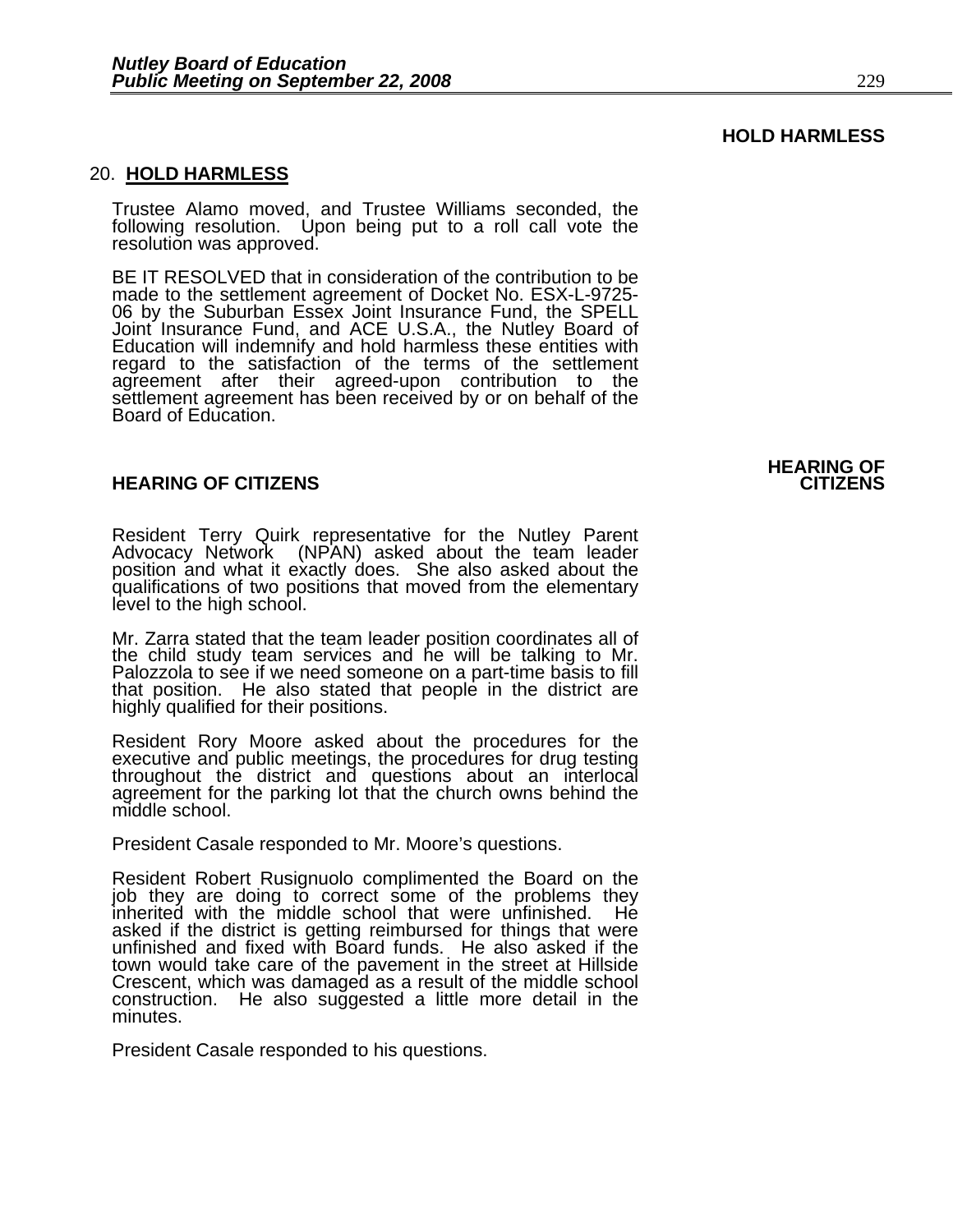Resident Barbara Lovejoy said she is concerned that her son's chemistry class, which is being taught by a substitute teacher, is falling behind in the curriculum and was wondering when the replacement teacher would be starting.

Mr. Zarra said that he was sure that Mr. Fetherman and Mr. Catrambone had a plan in place and he would reach out to them to find out the status.

Resident James Quinn asked several questions regarding the school lunches.

President Casale suggested that a representative of the food service company come to the next Board meeting.

#### **OLD BUSINESS OLD BUSINESS**

None

**NEW BUSINESS** 

#### **NEW BUSINESS**

Trustee Sautter asked if there could be a financial education program put into the high school in order to graduate. He feels it would be beneficial to the students to have basic knowledge of finances.

Mr. Zarra said he would get together with the Business Department and it might be early enough in the year to implement such a program.

Trustee Rogers spoke positively about the school district with the regard to the dedication of our teachers and administration and the support the PTO's give to the schools.

Mr. Zarra spoke about the Middle States visit to the high school and offered copies of the report to those in attendance.

President Casale spoke about organizing a committee with<br>Board members and volunteers from the public who have<br>expertise in certain areas. He encouraged anyone interested in<br>volunteering to send a letter to the Board Secre

President Casale mentioned that the Board spent \$1.7 million dollars to update the elementary school bathrooms that were not approved by the Department of Education and the district now has to pay for them.

President Casale also announced that the Board signed a \$2.7 the understanding that there would be a four to six million-dollar